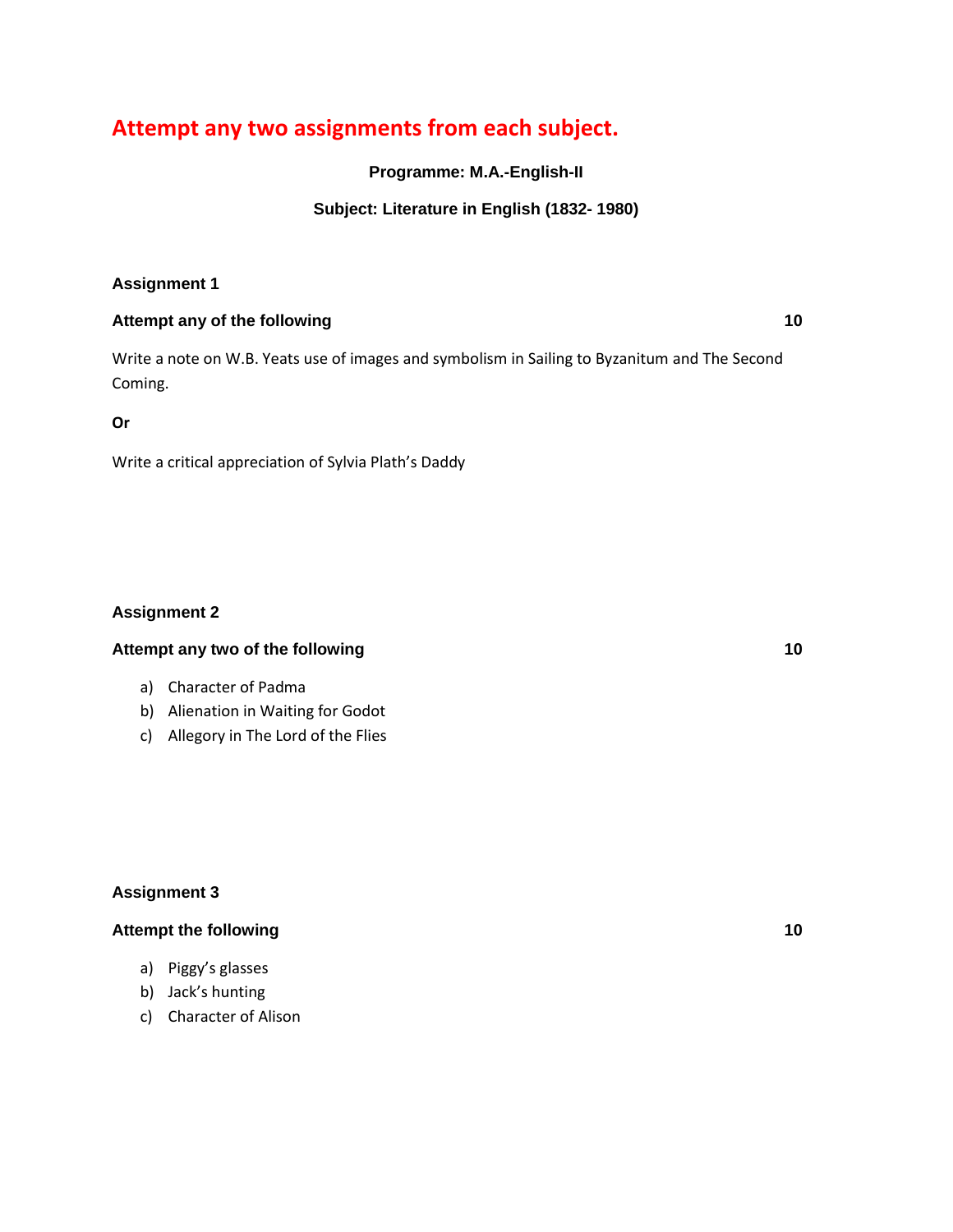#### **Subject: English Language and Literature Teaching**

#### **Assignment 1**

## **Attempt any One of the following 10**

- a) Write a detailed note on the techniques of teaching reading skill. Or
- a) Discuss the differences of language acquisition and language learning.

#### **Assignment 2**

#### **Attempt the following 10**

Write short note on Any two of the following

- i) The use of computer in ELLT
- ii) Adjectives
- iii) A poem of your choice

#### **Assignment 3**

## **Attempt any Two of the following 10**

- a) The terms: approaches, methods and techniques.
- b) Characteristics of a good test
- c) Teaching language through literature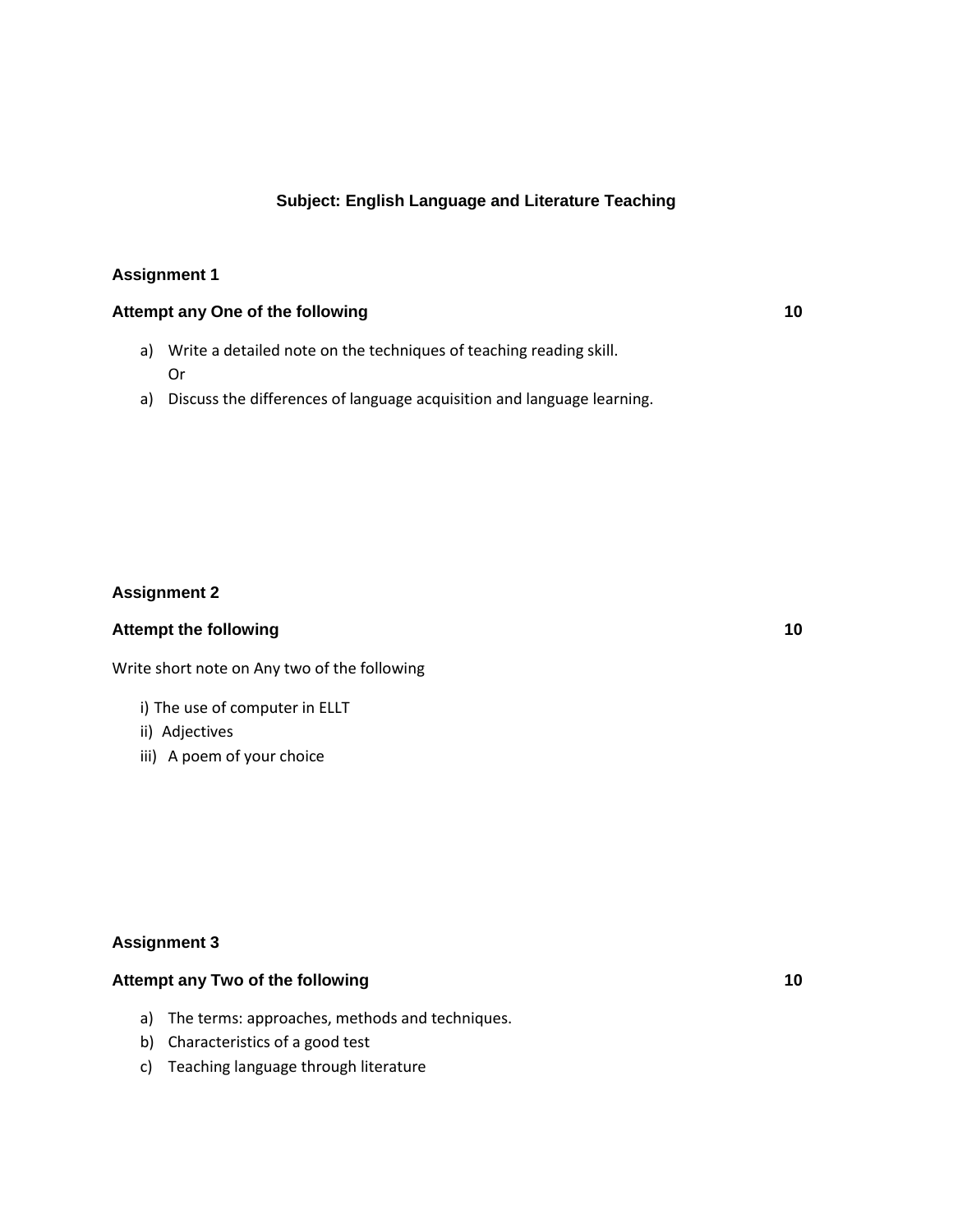#### **Subject: Contemporary Critical Thoughts**

#### **Assignment 1**

#### **Attempt any two of the following 10**

- a) Longinus' concept of 'the sublime'
- b) Dr. Johnson's views about Shakespear's characterization
- c) Wordsworth's opinions about the language of poetry

#### **Assignment 2**

#### **Give labeled morphological analysis of the following words using tree diagrams 10**

- a) Aristotle's theory of 'Catharsis.
- b) Coleridge's ideas about fancy.
- c) T.S. Eliot's concept of 'historical sense' of the writer.

#### **Assignment 3**

#### **Write on the following 10**

Explain the various ways of interpreting dreams used by Freud.

Or

How does Sartre answer the question about 'why to write'?